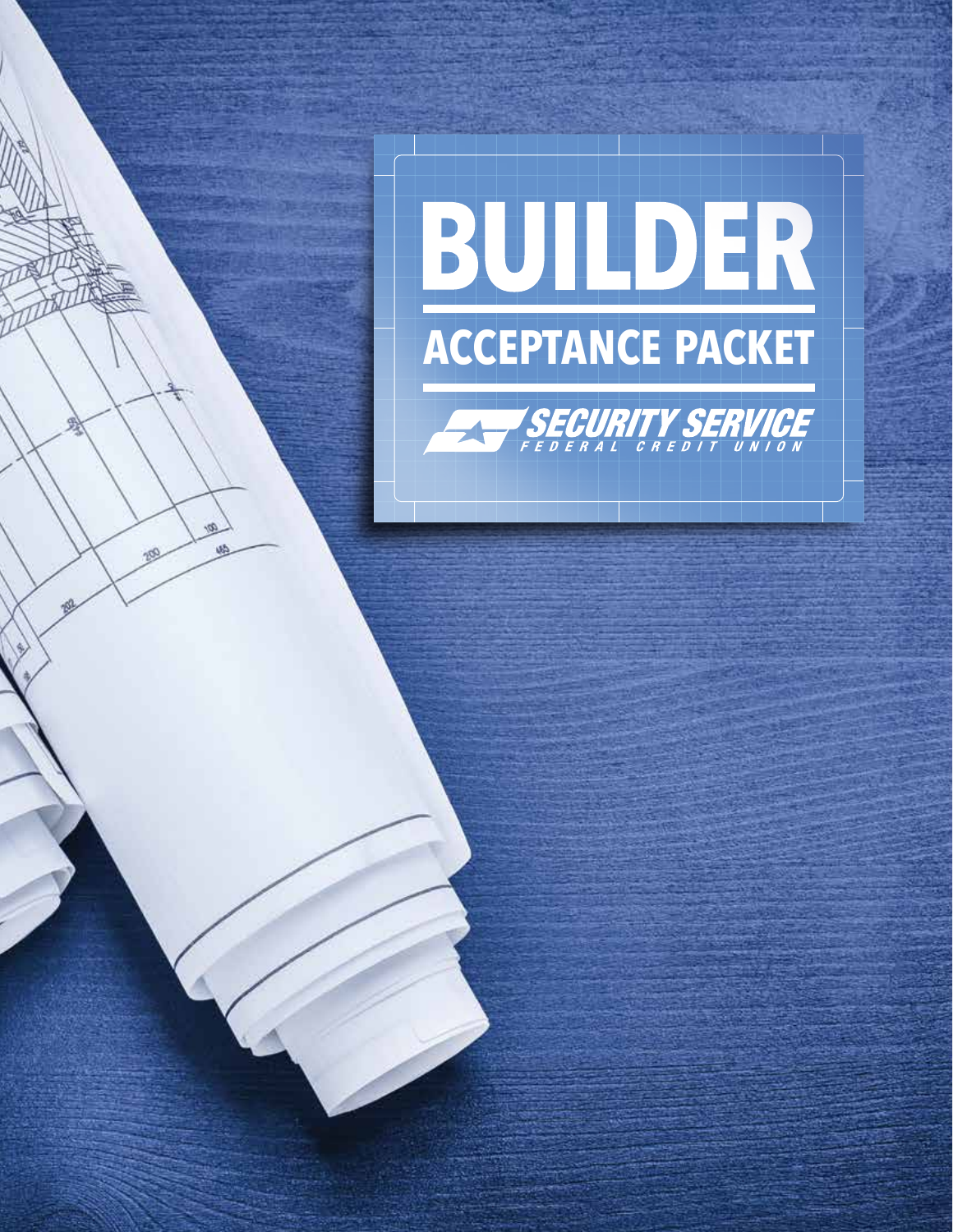# **Welcome**

ENSUITE

 $0.15$ 

1

Thank you for your interest in Mortgage Services at Security Service Federal Credit Union. Whether you already have clients who have chosen to finance with us or you want to proactively recommend Security Service to prospective clients, the builder acceptance process is the first step in building a home financed by us.

Our construction representatives take a hands-on, personal approach when reviewing your builder acceptance application. We'll work to get you accepted as quickly as possible, so you can avoid delays and get Financing available<br>started on construction.

for construction phase options of 12, 18, and 24 months.

## **Table of Contents**

Security Service One-Time Close Program........2

Builder Review Process................................................2

Builder Tiers.......................................................................2

Security Service Acceptance Requirements......3

Insurance Requirements..............................................4

Draw Request Process..................................................5

Disbursement Process in **Texas**........................5

Disbursement Process in **Colorado**................5

Disbursement Process in **Utah**..........................6

**DEN** 

Change Orders.................................................................6

BEDROOM

ัั⊟า

**JASHROON** 

\*Membership eligibility required. Loan subject to credit approval. Power Mortgage offer does not cover mortgage insurance, seller paid closing costs, discount points, or<br>prepaids & reserves. The program is not valid for FH or some of the closing costs paid by Security Service. Financing available for properties in Texas, Colorado, or Utah only. This offer is subject to change without notice.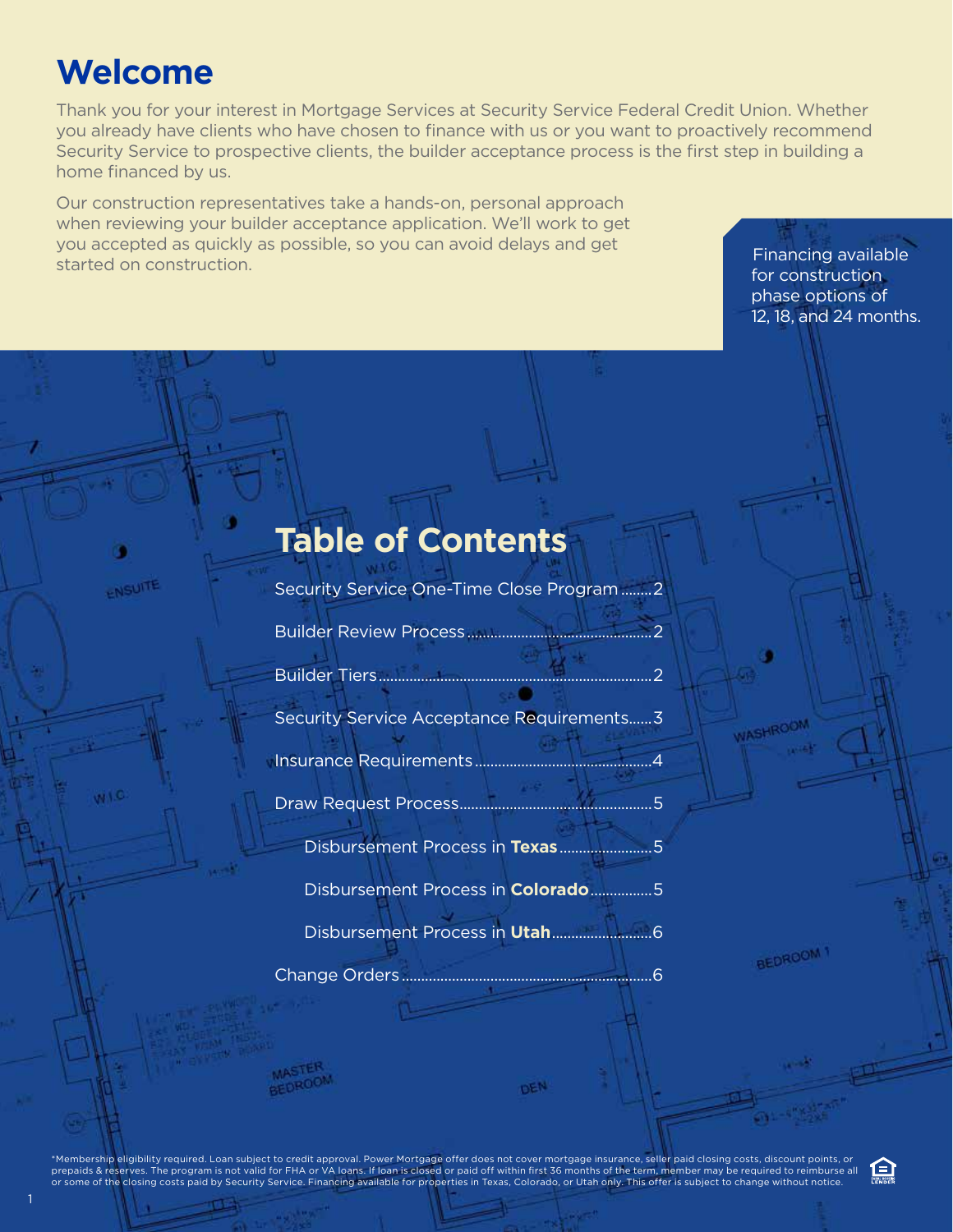# **Security Service One-Time Close Program**

Our One-Time Close Construction Loan makes it convenient for your clients to finance the construction of their new home with a streamlined process including title and settlement services. During the construction phase, your client makes interest payments only on the amount drawn on the loan which saves them money while their home is being built. Then when the home is complete, the construction loan transitions to our Power Mortgage without the need for additional closing costs or another loan application.\*



**Save time with convenient closing options**. Work with an experienced staff that understands builders' needs and makes closing quick and seamless for your clients. Learn more about Security Service Title Company at *sstc.org*.

Security Service Title Company (SSTC) is a subsidiary of Security Service Federal Credit Union. Products offered by SSTC are not insured by the National Credit Union Administration (NCUA) and are not issued, guaranteed, or underwritten by Security Service or the NCUA.

# **Builder Review Process**

To get the acceptance process started, submit a Builder Application and the required documentation listed below based on your experience. Typically, a construction representative will contact you within one business day. Email all documents and requests to *construction@ssfcu.org*.

#### **Provide the following documentation based on your level of experience:**

## Tier **One**

More than 10 years of experience as an independent self-employed residential home builder immediately preceding the application is required.

MINIMUM REQUIREMENTS

**MINIMUM REQUIREMENTS** 

DOCUMENTATION REQUIREMENTS

**DOCUMENTATION REQUIREMENTS** 

- > If not a publicly traded corporation, provide resumé of principal and/or partners, as applicable.
- > Provide documents confirming business name, e.g. Article of Incorporation, Certificate of Incorporation, Partnership, Assumed Named Certificate, etc.
- > Provide proof of general liability insurance if building more than 50 homes per year.
- > A year-to-date profit and loss statement may be requested by Security Service.
- > Copy of construction contract and budget.

A minimum of five years of experience as a self-employed residential home builder immediately preceding the application is required.

Tier **Two**

- > Provide most recent one-year business income tax returns, all schedules.
- > Provide a signed 4506-T for the business.
- > Provide one customer reference.
- > Provide one interim lender reference.
- > A year-to-date profit and loss may be requested by Security Service.
- > Copy of construction contract and budget.

## Tier **Three**

A minimum of two years of experience as a self-employed residential home builder immediately preceding the application is required.

- > Provide most recent two years business income tax returns, all schedules.
- > Provide a signed 4506-T for the business and a business credit report.
- > Provide two customer references.
- > Provide two interim lender references.
- > A year-to-date profit and loss may be requested by Security Service.
- > Copy of construction contract and budget.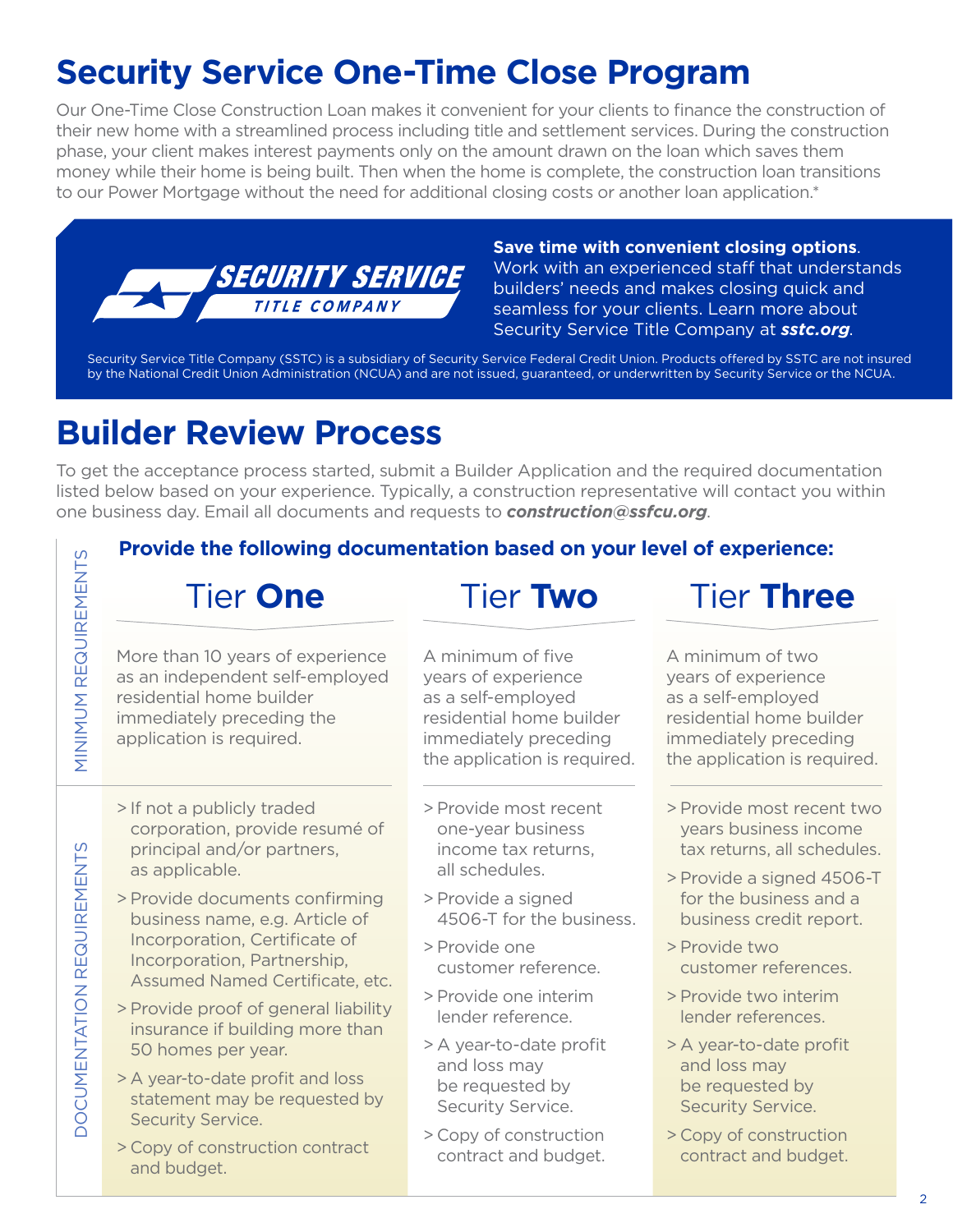# **Security Service Builder Requirements**

At Security Service, our Builder Review Process takes into account all aspects of your business. Once accepted, you'll be on our accepted builder list for 24 months. The information below will be requested and reviewed by Security Service to finalize your Builder Application for review:

- Positive retained earnings, if applicable.
- Principal business or professional confirmation of residential construction.
- Year-to-date profit and loss and balance sheet, if required.
- Business credit report, if applicable.
- Better Business Bureau review.
- Where available, county record search for Affidavits of Lien Claims filed.
- Where available, county record search for Judgment/Bankruptcy or Foreclosure filings.
- Builder website.

3

- Business tax returns, if applicable.
- For a corporation, partnership, or limited liability corporation, Security Service will ensure the company is in good standing with the Office of the Secretary of State.
- Where available, county record search for Assumed Name Certificate if not provided by builder.
- Security Service will contact each customer reference on builder application and determine customer experience, if applicable.
- Security Service will contact each interim lender reference on builder application and determine lender experience, if applicable.
- General liability insurance, if applicable.
- Sample copy of a construction contract and budget.

Note: Security Service does not allow self builds or "sweat equity."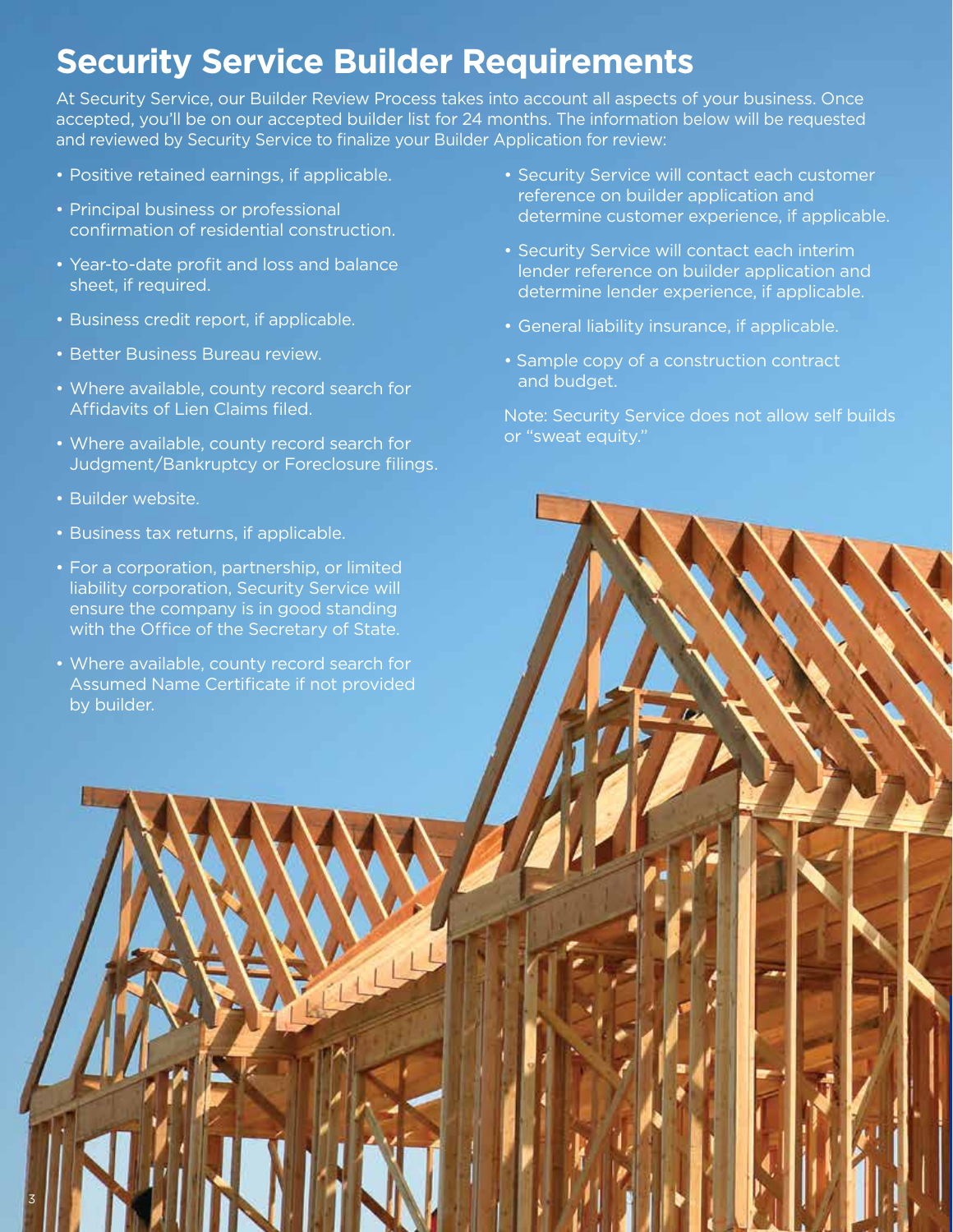### **Insurance Requirements**

- During the construction phase, the builder is required to carry an active builder's risk insurance policy.
- Security Service requires a copy of the active builder's risk policy to process draw requests.
- Policy on file with Security Service needs to be active for 60 days after property completion.



Security Service Insurance (SSI) is a subsidiary of Security Service Federal Credit Union. Products offered by SSI are not insured by the National Credit Union Association (NCUA) and are not issued, guaranteed or underwritten by Security Service or the NCUA.

The experts at Security Service Insurance can help you protect your business with the right coverages for Builders Risk, Tools and Equipment (Inland Marine), General Liability, Workers Comp, Contractors Auto and Fleet, and many others. Call today for a free, no obligation review of your business insurance requirements: *1-888-535-6222*.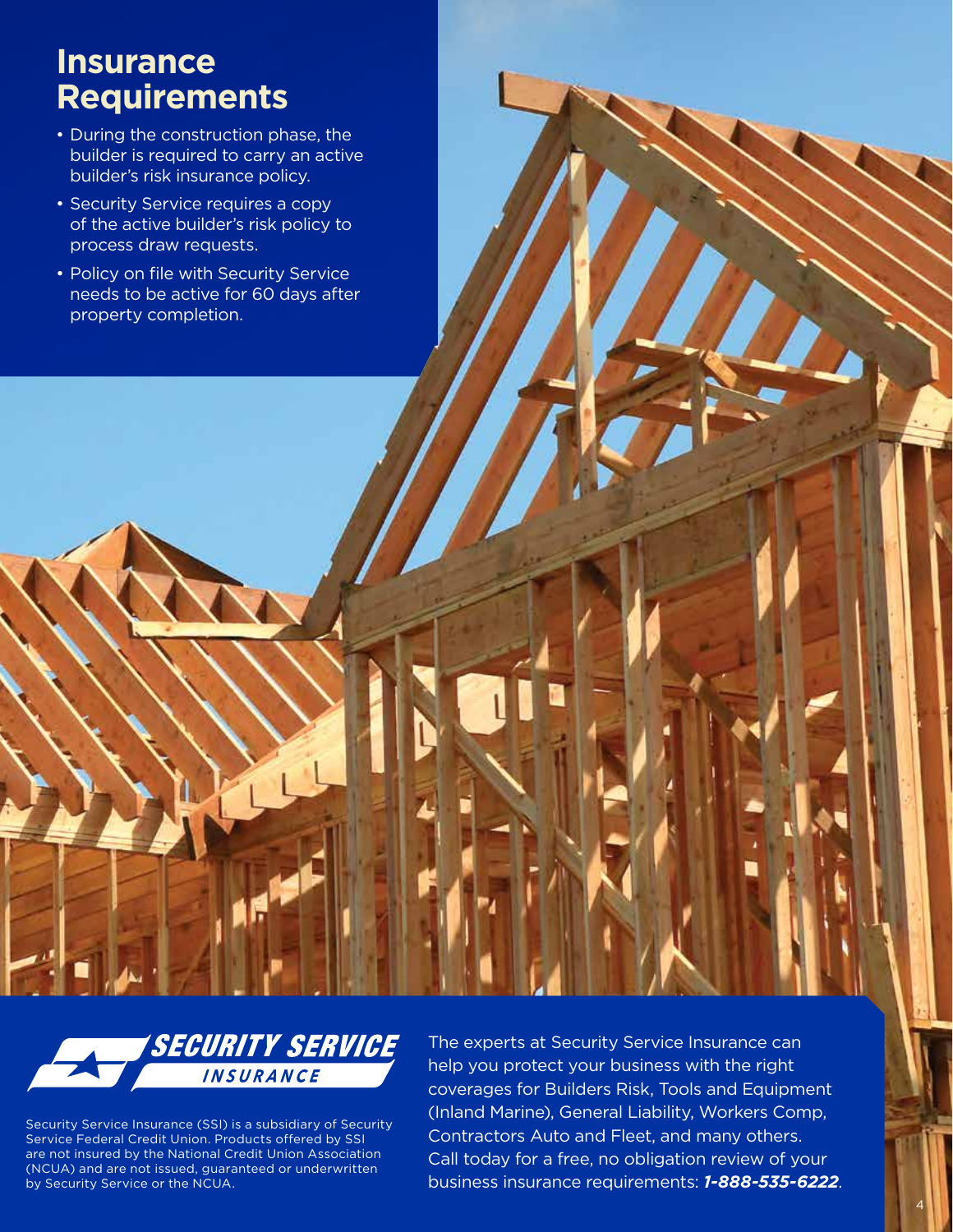## **Draw Request Process**

Requesting a fund disbursement from Security Service is quick and easy. Once we receive the inspection reports, we typically send funds within 24 hours. Our timely disbursement makes it possible for you to pay your contractors faster, avoid delays, and focus on construction.

#### DISBURSEMENT PROCESS IN **TEXAS**

- Complete, sign, and submit the Draw Request form to Security Service, listing all items that have been completed.
- The minimum amount required for a draw request is \$6,000.
- The Security Service construction loan specialist will order an inspection report, if applicable, to confirm the listed items have been completed. Inspection schedule is at the discretion of Security Service and is based on the size and scope of the project. The inspections are performed solely for the credit union's benefit and should not be used to ensure quality or compliance.
- Funds are wired to the builder's businesss checking account, not a joint account with the homeowner.
- Construction funds may only be used for project costs. Disbursements are issued when work is complete. Deposits for custom items may be allowed as an exception.
- If the member elects Retainage as outlined in the Texas Property Code, 10% of each draw will be retained by Security Service until the project is complete. At that time, a joint check will be made out to the builder and the member. The purpose of this is for you and the member to obtain the waiver and release from any sub-contractors within 30 days of completion date.
- If the member chooses to waive Retainage, a waiver and release on progress payments may be required at each draw request.
- Upon completion of work and before the final payment, you are required to furnish an affidavit stating all bills have been paid. This waiver and release on final payment is required under Texas law.

#### DISBURSEMENT PROCESS IN **COLORADO**

- Complete, sign, and submit the Draw Request form to the title company, listing all items that have been completed.
- The minimum amount required for a draw request is \$6,000.
- The builder is required to provide all invoices associated with the draw request to the title company.

Note: If the builder pays sub-contractors directly, the title company will require invoices, proof of payment to the sub-contractors, and waivers signed by all sub-contractors.

- The title company will order an inspection report, if applicable, to confirm the listed items have been completed.
- The title company will submit the draw request and the inspection report to Security Service for approval.
- Once approved, the title company will disburse funds directly to the contractor or sub-contractor(s).
- Construction funds may only be used for project costs. Disbursements are issued when work is complete. Deposits for custom items may be allowed as an exception.
- The title company will act as the disbursing agent for the duration of the interim construction loan.

#### GOOD TO KNOW:

Security Service only releases funds for work completed. Please submit draw requests for items that are 100% complete. This applies in all three states.

Soft-cost draws are limited to 10%, if applicable.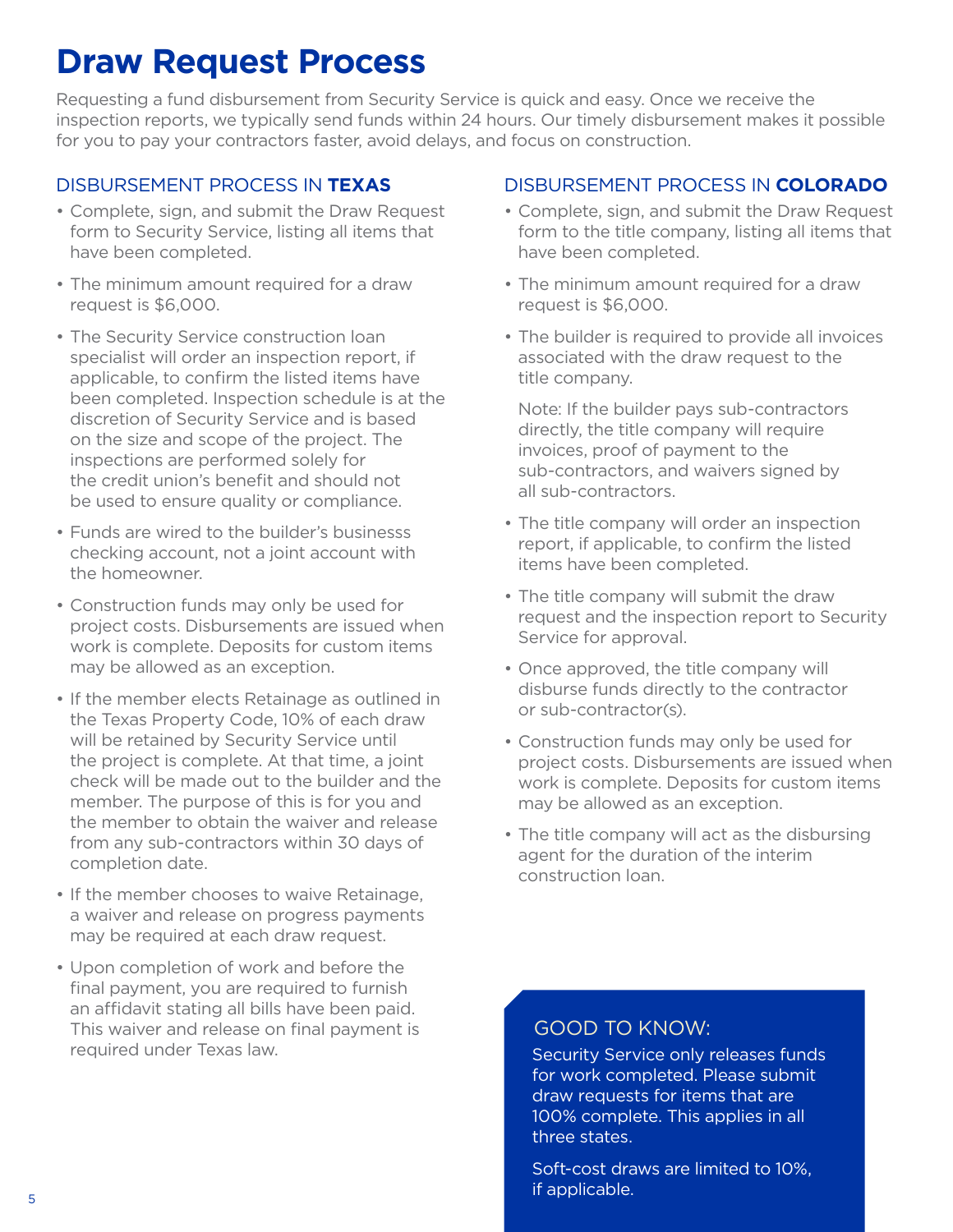#### DISBURSEMENT PROCESS IN **UTAH**

- Complete, sign, and submit the Draw Request form to Security Service, listing all items that have been completed.
- The minimum amount required for a draw request is \$6,000.
- The Security Service construction loan specialist will order an inspection report, if applicable, to confirm the listed items have been completed. Inspection schedule is at the discretion of Security Service and is based on the size and scope of the project. The inspections are performed solely for the credit union's benefit and should not be used to ensure quality or compliance.
- Security Service will utilize the Utah State Construction Registry.
- Funds are wired to the builder's checking account, not a joint account with the homeowner.
- Construction funds may only be used for project costs. Disbursements are issued when work is complete. Deposits for custom items may be allowed as an exception.
- Upon completion of work, the builder is required to furnish a waiver and release on final payment. Utah state law requires the builder to either provide signed waivers or withdraw their preliminary notice from the Utah State Construction Registry.

Thank you for your interest in becoming an accepted builder with Security Service. We look forward to working with you and your clients.

## **Change Orders**

All change orders will be submitted to Security Service to determine the impact on the appraised value. Additional conditions may apply if the value is determined to have changed.

Security Service accepts fixed-price contracts, so change orders during the interim construction phase will not be drawn from the loan. Overages will be paid by the member directly to the builder prior to work being completed.

All improvements are to be completed during the construction phase, prior to conversion to permanent financing.